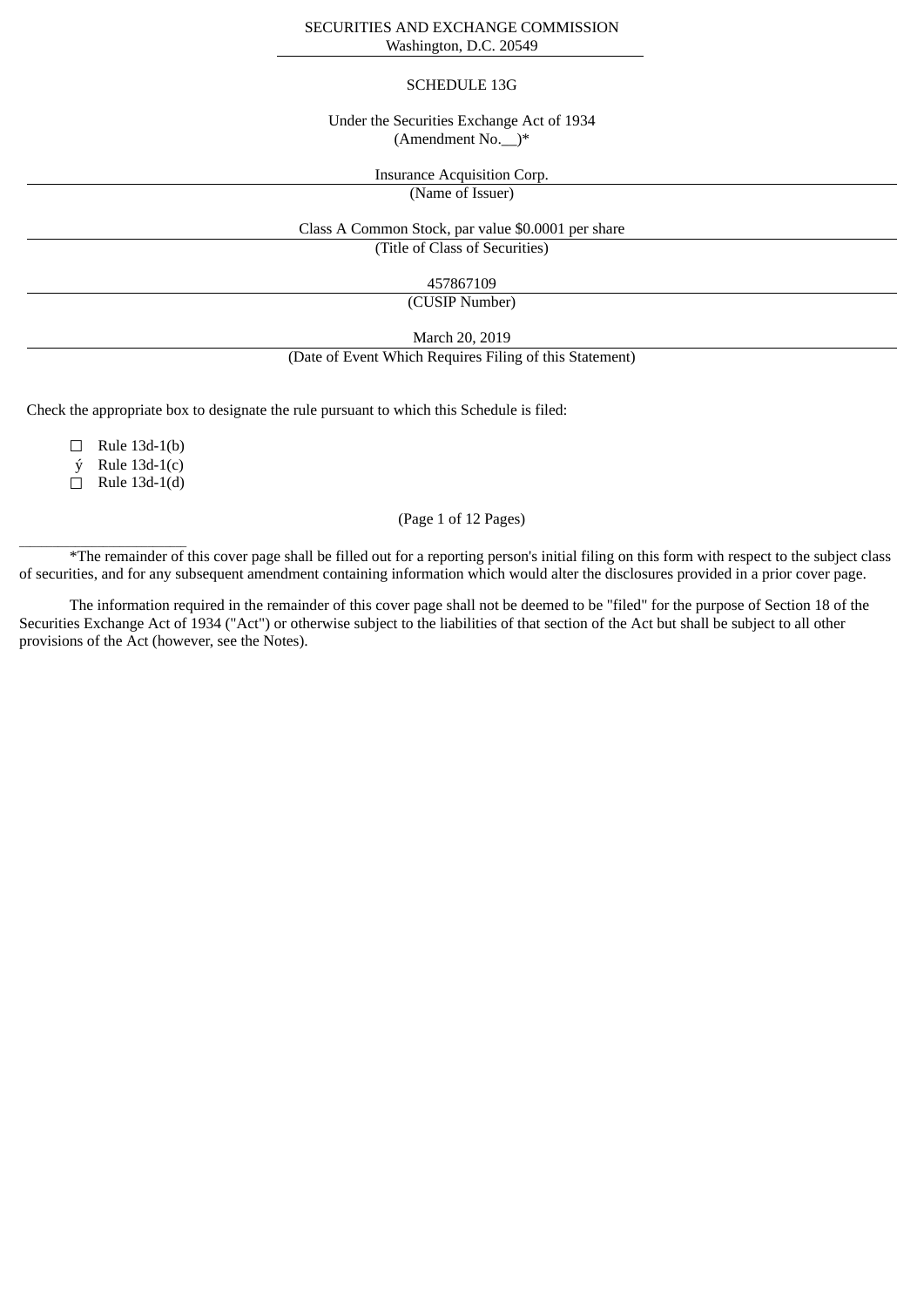| 1                                                                                                                             | <b>NAME OF REPORTING PERSON</b>                                      |                                                              |                   |  |
|-------------------------------------------------------------------------------------------------------------------------------|----------------------------------------------------------------------|--------------------------------------------------------------|-------------------|--|
|                                                                                                                               |                                                                      | Davidson Kempner Partners                                    |                   |  |
| $\overline{2}$                                                                                                                |                                                                      | CHECK THE APPROPRIATE BOX IF A MEMBER OF A GROUP             | (a) $\Box$        |  |
|                                                                                                                               |                                                                      |                                                              | $(b)$ $\acute{y}$ |  |
| $\overline{\mathbf{3}}$                                                                                                       |                                                                      | <b>SEC USE ONLY</b>                                          |                   |  |
| $\overline{\mathbf{4}}$                                                                                                       | CITIZENSHIP OR PLACE OF ORGANIZATION<br>New York                     |                                                              |                   |  |
|                                                                                                                               | 5                                                                    | <b>SOLE VOTING POWER</b><br>0                                |                   |  |
| <b>NUMBER OF</b><br><b>SHARES</b><br><b>BENEFICIALLY</b><br><b>OWNED BY</b><br><b>EACH</b><br><b>REPORTING</b><br>PERSON WITH | 6                                                                    | <b>SHARED VOTING POWER</b><br>224,880                        |                   |  |
|                                                                                                                               | 7                                                                    | SOLE DISPOSITIVE POWER<br>0                                  |                   |  |
|                                                                                                                               | 8                                                                    | SHARED DISPOSITIVE POWER<br>224,880                          |                   |  |
| 9                                                                                                                             | 224,880                                                              | AGGREGATE AMOUNT BENEFICIALLY OWNED BY EACH REPORTING PERSON |                   |  |
| 10                                                                                                                            | CHECK BOX IF THE AGGREGATE AMOUNT IN ROW (9) EXCLUDES CERTAIN SHARES |                                                              |                   |  |
| 11                                                                                                                            | PERCENT OF CLASS REPRESENTED BY AMOUNT IN ROW (9)<br>1.45%           |                                                              |                   |  |
| 12                                                                                                                            | PN                                                                   | TYPE OF REPORTING PERSON                                     |                   |  |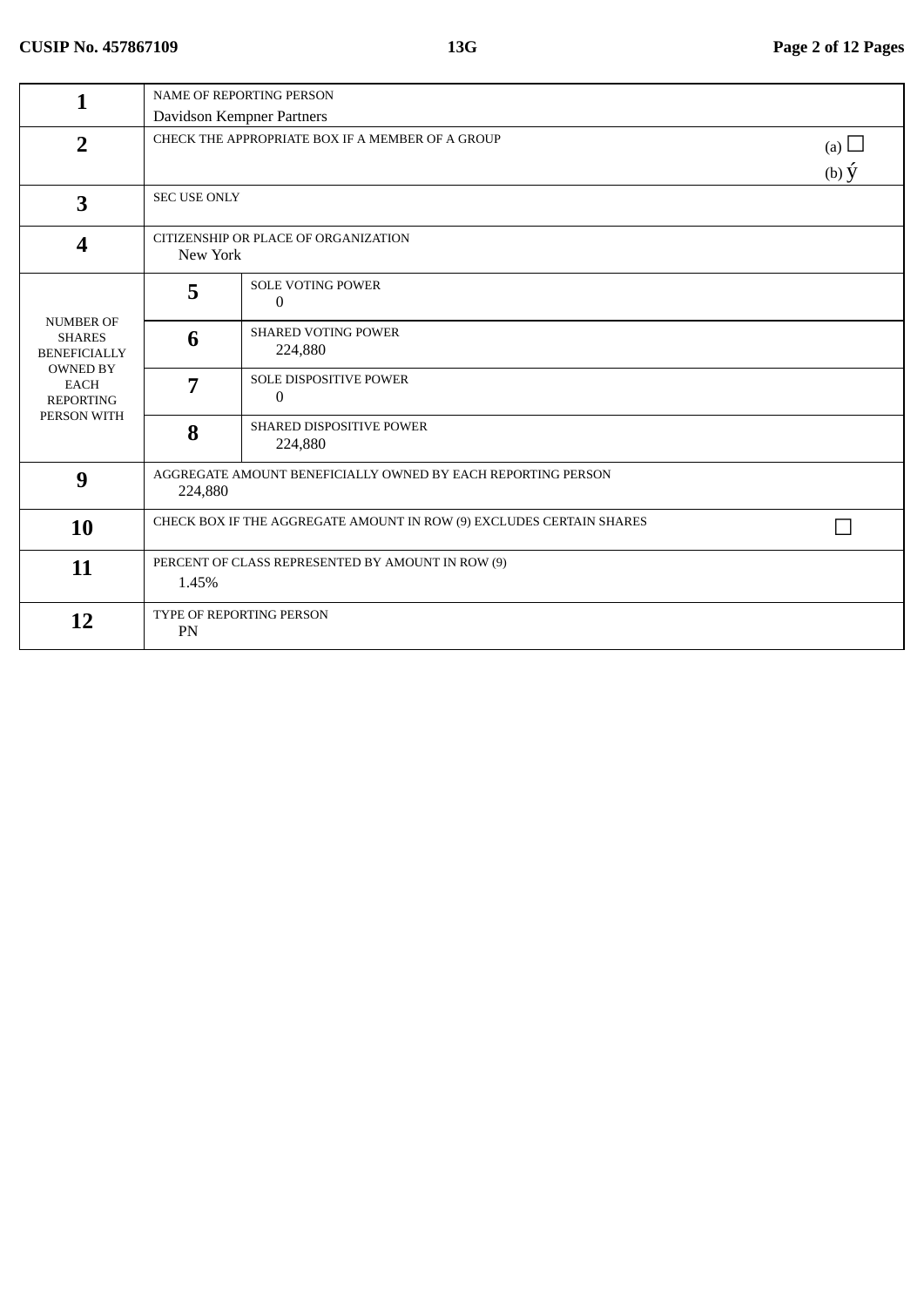| 1                                                                                                                             | <b>NAME OF REPORTING PERSON</b>                                      |                                                              |                   |  |
|-------------------------------------------------------------------------------------------------------------------------------|----------------------------------------------------------------------|--------------------------------------------------------------|-------------------|--|
|                                                                                                                               |                                                                      | Davidson Kempner Institutional Partners, L.P.                |                   |  |
| $\overline{2}$                                                                                                                |                                                                      | CHECK THE APPROPRIATE BOX IF A MEMBER OF A GROUP             | (a) $\Box$        |  |
|                                                                                                                               |                                                                      |                                                              | $(b)$ $\acute{y}$ |  |
| 3                                                                                                                             |                                                                      | <b>SEC USE ONLY</b>                                          |                   |  |
| $\overline{\mathbf{4}}$                                                                                                       | CITIZENSHIP OR PLACE OF ORGANIZATION<br>Delaware                     |                                                              |                   |  |
|                                                                                                                               | 5                                                                    | <b>SOLE VOTING POWER</b><br>$\Omega$                         |                   |  |
| <b>NUMBER OF</b><br><b>SHARES</b><br><b>BENEFICIALLY</b><br><b>OWNED BY</b><br><b>EACH</b><br><b>REPORTING</b><br>PERSON WITH | 6                                                                    | <b>SHARED VOTING POWER</b><br>475,560                        |                   |  |
|                                                                                                                               | 7                                                                    | SOLE DISPOSITIVE POWER<br>$\Omega$                           |                   |  |
|                                                                                                                               | 8                                                                    | SHARED DISPOSITIVE POWER<br>475,560                          |                   |  |
| 9                                                                                                                             | 475,560                                                              | AGGREGATE AMOUNT BENEFICIALLY OWNED BY EACH REPORTING PERSON |                   |  |
| 10                                                                                                                            | CHECK BOX IF THE AGGREGATE AMOUNT IN ROW (9) EXCLUDES CERTAIN SHARES |                                                              |                   |  |
| 11                                                                                                                            | PERCENT OF CLASS REPRESENTED BY AMOUNT IN ROW (9)<br>3.07%           |                                                              |                   |  |
| 12                                                                                                                            | PN                                                                   | TYPE OF REPORTING PERSON                                     |                   |  |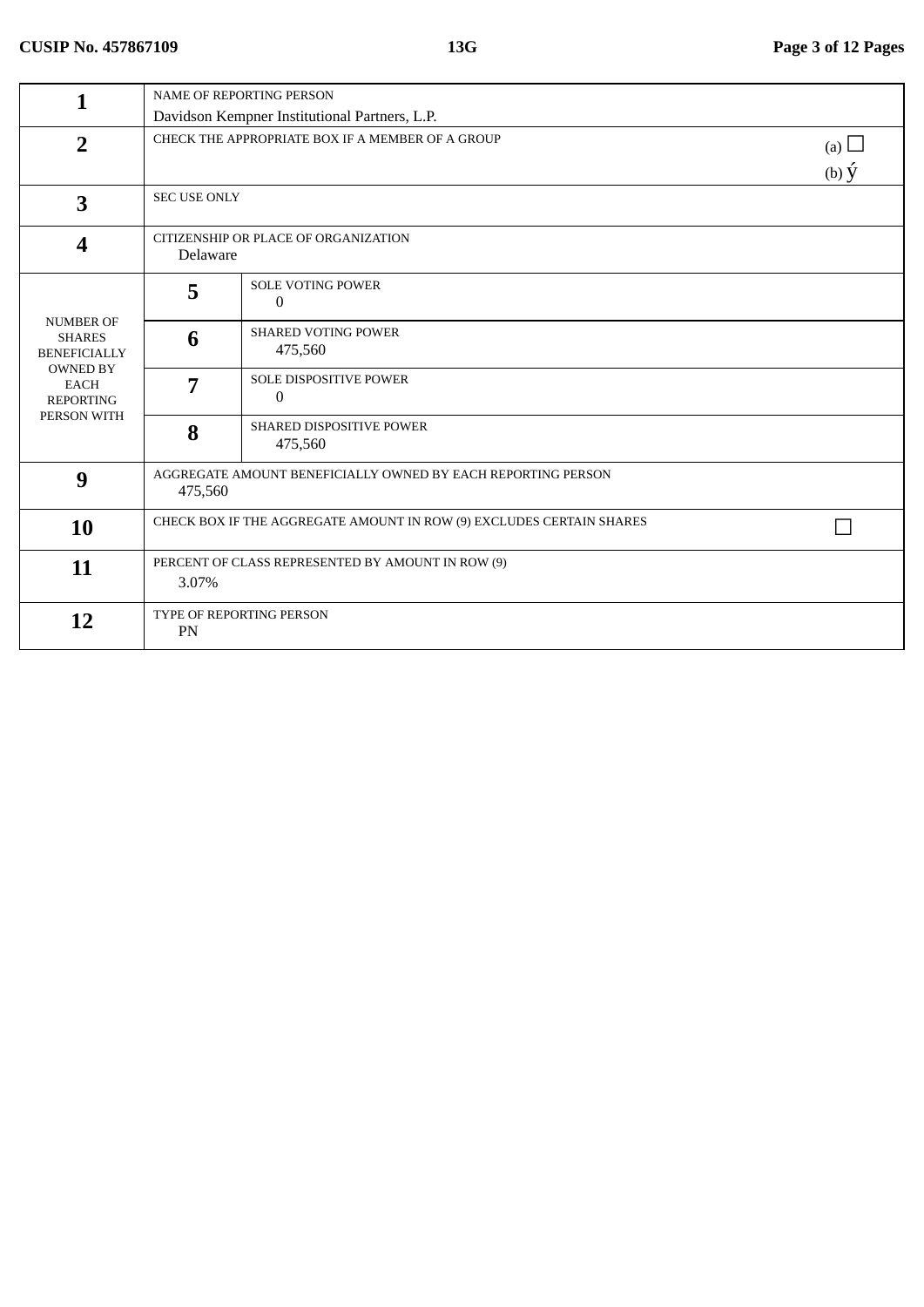| 1                                                                                                               | NAME OF REPORTING PERSON                                             |                                                              |                   |  |
|-----------------------------------------------------------------------------------------------------------------|----------------------------------------------------------------------|--------------------------------------------------------------|-------------------|--|
|                                                                                                                 |                                                                      | Davidson Kempner International, Ltd.                         |                   |  |
| $\overline{2}$                                                                                                  | CHECK THE APPROPRIATE BOX IF A MEMBER OF A GROUP<br>(a) $\Box$       |                                                              |                   |  |
|                                                                                                                 |                                                                      |                                                              | $(b)$ $\acute{y}$ |  |
| 3                                                                                                               |                                                                      | <b>SEC USE ONLY</b>                                          |                   |  |
| $\overline{\mathbf{4}}$                                                                                         | CITIZENSHIP OR PLACE OF ORGANIZATION<br>British Virgin Islands       |                                                              |                   |  |
| NUMBER OF<br><b>SHARES</b><br><b>BENEFICIALLY</b><br><b>OWNED BY</b><br>EACH<br><b>REPORTING</b><br>PERSON WITH | 5                                                                    | <b>SOLE VOTING POWER</b><br>$\Omega$                         |                   |  |
|                                                                                                                 | 6                                                                    | <b>SHARED VOTING POWER</b><br>499,560                        |                   |  |
|                                                                                                                 | 7                                                                    | <b>SOLE DISPOSITIVE POWER</b><br>$\Omega$                    |                   |  |
|                                                                                                                 | 8                                                                    | <b>SHARED DISPOSITIVE POWER</b><br>499,560                   |                   |  |
| 9                                                                                                               | 499,560                                                              | AGGREGATE AMOUNT BENEFICIALLY OWNED BY EACH REPORTING PERSON |                   |  |
| 10                                                                                                              | CHECK BOX IF THE AGGREGATE AMOUNT IN ROW (9) EXCLUDES CERTAIN SHARES |                                                              |                   |  |
| 11                                                                                                              | PERCENT OF CLASS REPRESENTED BY AMOUNT IN ROW (9)<br>3.23%           |                                                              |                   |  |
| 12                                                                                                              | TYPE OF REPORTING PERSON<br>CO                                       |                                                              |                   |  |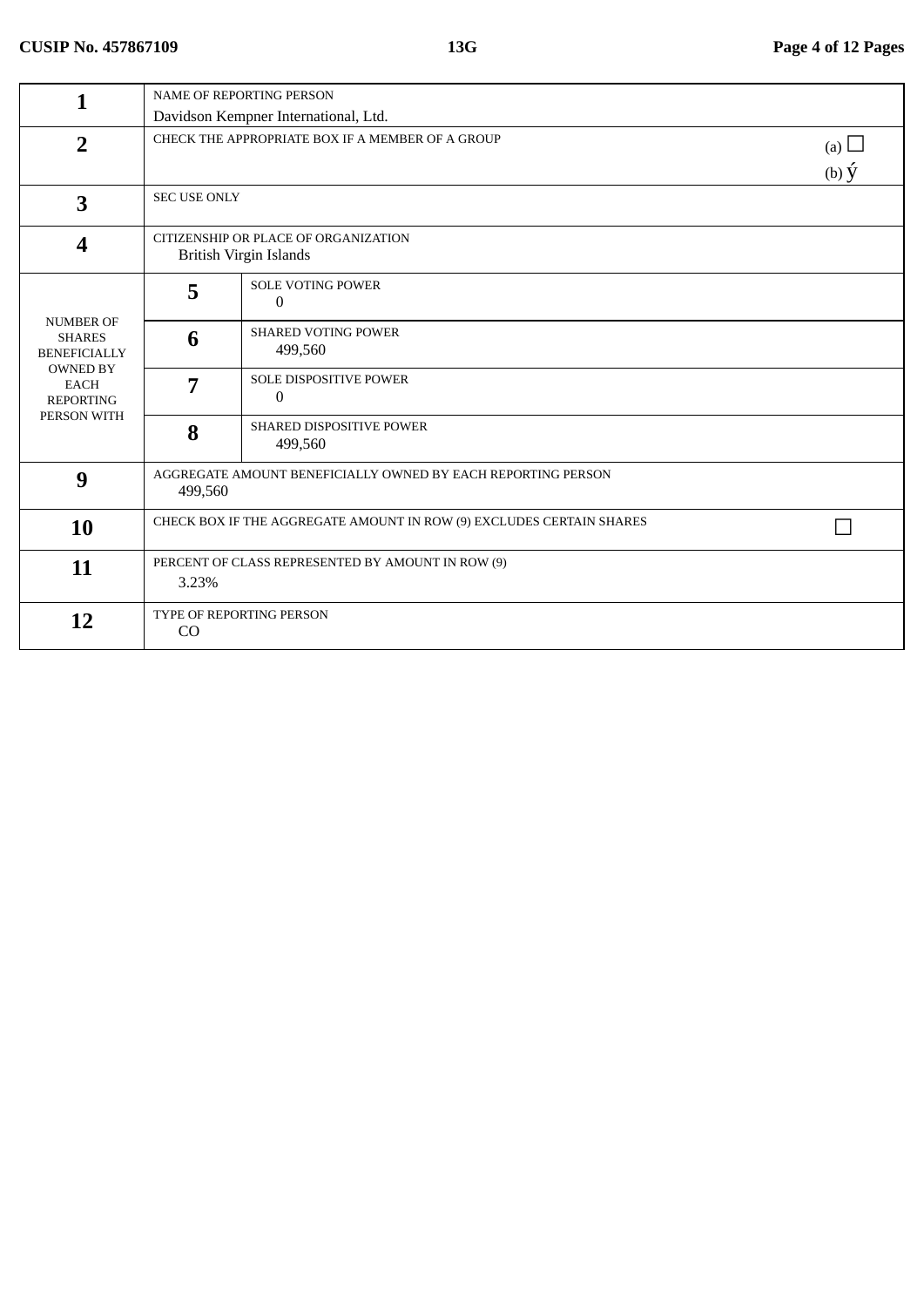| 1                                                                                                                             | <b>NAME OF REPORTING PERSON</b><br>Davidson Kempner Capital Management LP |                                                                                   |  |  |
|-------------------------------------------------------------------------------------------------------------------------------|---------------------------------------------------------------------------|-----------------------------------------------------------------------------------|--|--|
| $\overline{2}$                                                                                                                |                                                                           | CHECK THE APPROPRIATE BOX IF A MEMBER OF A GROUP<br>(a) $\Box$<br>(b) $\acute{y}$ |  |  |
| 3                                                                                                                             |                                                                           | <b>SEC USE ONLY</b>                                                               |  |  |
| 4                                                                                                                             | CITIZENSHIP OR PLACE OF ORGANIZATION<br>Delaware                          |                                                                                   |  |  |
| <b>NUMBER OF</b><br><b>SHARES</b><br><b>BENEFICIALLY</b><br><b>OWNED BY</b><br><b>EACH</b><br><b>REPORTING</b><br>PERSON WITH | 5                                                                         | <b>SOLE VOTING POWER</b><br>0                                                     |  |  |
|                                                                                                                               | 6                                                                         | <b>SHARED VOTING POWER</b><br>1,200,000                                           |  |  |
|                                                                                                                               | 7                                                                         | SOLE DISPOSITIVE POWER<br>$\Omega$                                                |  |  |
|                                                                                                                               | 8                                                                         | SHARED DISPOSITIVE POWER<br>1,200,000                                             |  |  |
| 9                                                                                                                             | AGGREGATE AMOUNT BENEFICIALLY OWNED BY EACH REPORTING PERSON<br>1,200,000 |                                                                                   |  |  |
| 10                                                                                                                            | CHECK BOX IF THE AGGREGATE AMOUNT IN ROW (9) EXCLUDES CERTAIN SHARES      |                                                                                   |  |  |
| 11                                                                                                                            | PERCENT OF CLASS REPRESENTED BY AMOUNT IN ROW (9)<br>7.75%                |                                                                                   |  |  |
| 12                                                                                                                            | TYPE OF REPORTING PERSON<br>PN                                            |                                                                                   |  |  |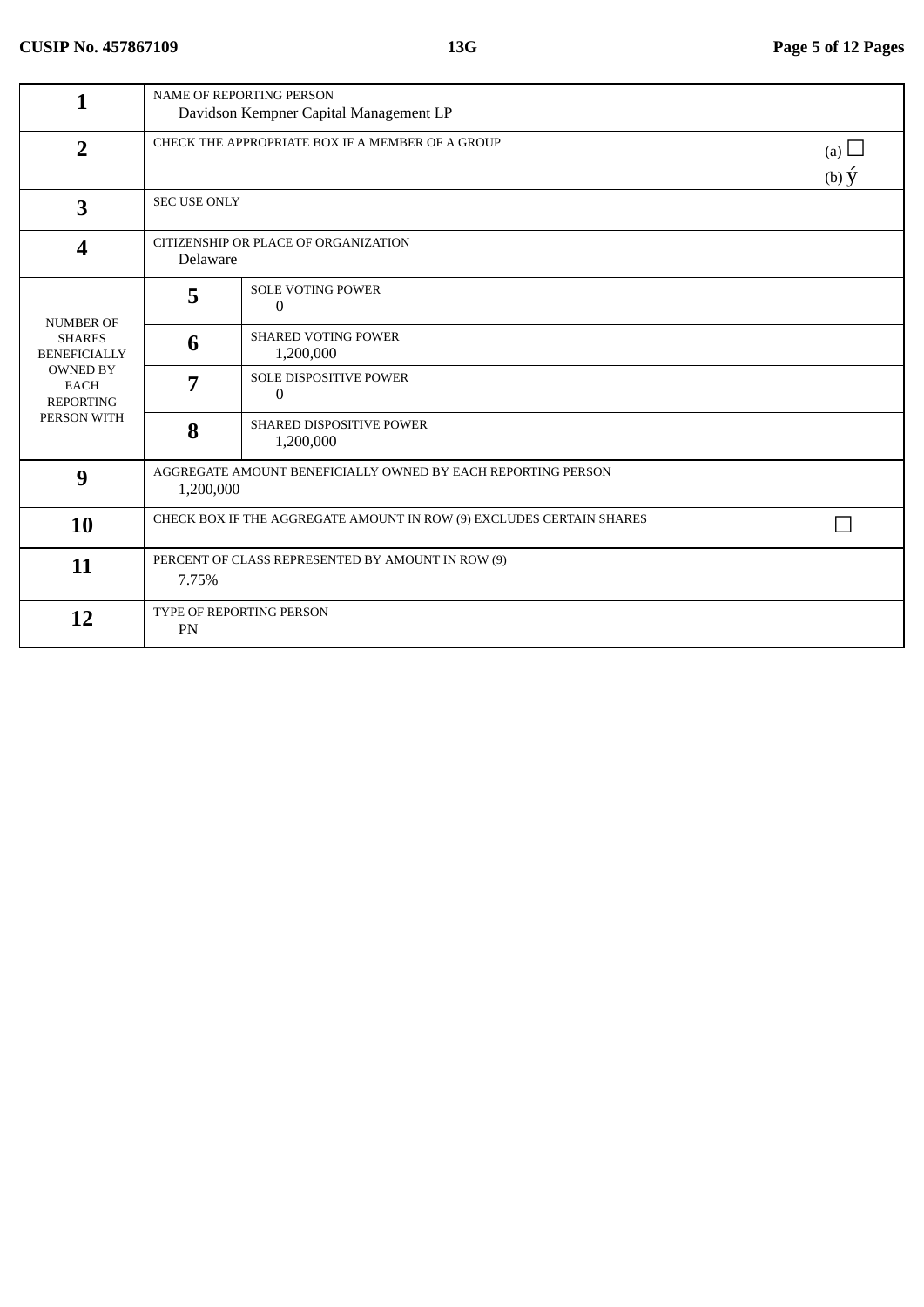| 1                                                                                                                             | NAME OF REPORTING PERSON<br>Thomas L. Kempner, Jr.                   |                                                                                   |  |  |
|-------------------------------------------------------------------------------------------------------------------------------|----------------------------------------------------------------------|-----------------------------------------------------------------------------------|--|--|
| $\overline{2}$                                                                                                                |                                                                      | CHECK THE APPROPRIATE BOX IF A MEMBER OF A GROUP<br>(a) $\Box$<br>(b) $\acute{y}$ |  |  |
| 3                                                                                                                             |                                                                      | <b>SEC USE ONLY</b>                                                               |  |  |
| 4                                                                                                                             | CITIZENSHIP OR PLACE OF ORGANIZATION<br><b>United States</b>         |                                                                                   |  |  |
| <b>NUMBER OF</b><br><b>SHARES</b><br><b>BENEFICIALLY</b><br><b>OWNED BY</b><br><b>EACH</b><br><b>REPORTING</b><br>PERSON WITH | 5                                                                    | <b>SOLE VOTING POWER</b><br>0                                                     |  |  |
|                                                                                                                               | 6                                                                    | <b>SHARED VOTING POWER</b><br>1,200,000                                           |  |  |
|                                                                                                                               | 7                                                                    | <b>SOLE DISPOSITIVE POWER</b><br>0                                                |  |  |
|                                                                                                                               | 8                                                                    | SHARED DISPOSITIVE POWER<br>1,200,000                                             |  |  |
| 9                                                                                                                             | 1,200,000                                                            | AGGREGATE AMOUNT BENEFICIALLY OWNED BY EACH REPORTING PERSON                      |  |  |
| <b>10</b>                                                                                                                     | CHECK BOX IF THE AGGREGATE AMOUNT IN ROW (9) EXCLUDES CERTAIN SHARES |                                                                                   |  |  |
| 11                                                                                                                            | PERCENT OF CLASS REPRESENTED BY AMOUNT IN ROW (9)<br>7.75%           |                                                                                   |  |  |
| 12                                                                                                                            | IN                                                                   | TYPE OF REPORTING PERSON                                                          |  |  |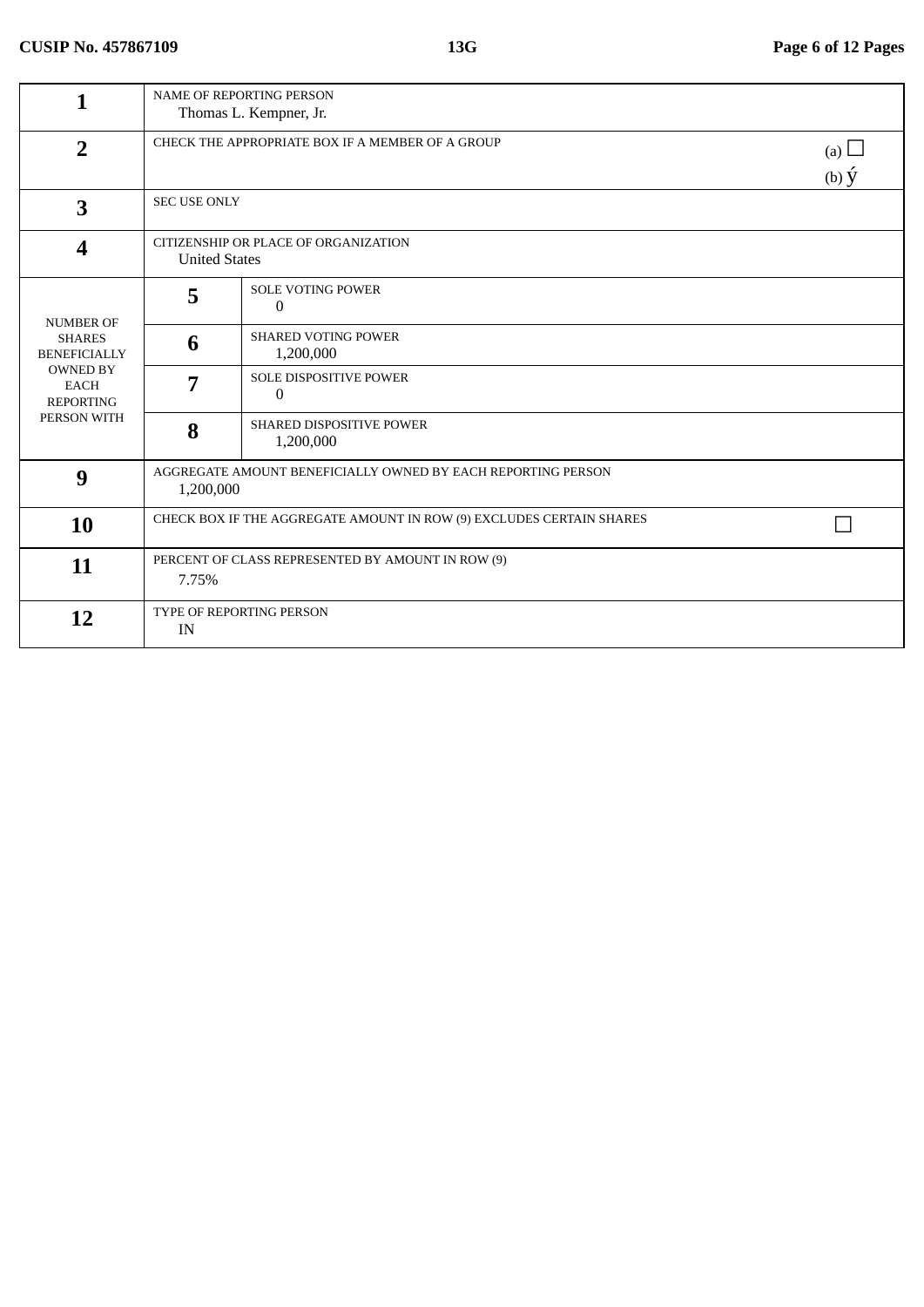| 1                                                                 |                                                                      | <b>NAME OF REPORTING PERSON</b><br>Anthony A. Yoseloff                            |  |  |
|-------------------------------------------------------------------|----------------------------------------------------------------------|-----------------------------------------------------------------------------------|--|--|
| $\overline{2}$                                                    |                                                                      | CHECK THE APPROPRIATE BOX IF A MEMBER OF A GROUP<br>(a) $\Box$<br>(b) $\acute{y}$ |  |  |
| 3                                                                 |                                                                      | <b>SEC USE ONLY</b>                                                               |  |  |
| $\boldsymbol{4}$                                                  | CITIZENSHIP OR PLACE OF ORGANIZATION<br><b>United States</b>         |                                                                                   |  |  |
| <b>NUMBER OF</b>                                                  | 5                                                                    | <b>SOLE VOTING POWER</b><br>0                                                     |  |  |
| <b>SHARES</b><br><b>BENEFICIALLY</b>                              | 6                                                                    | <b>SHARED VOTING POWER</b><br>1,200,000                                           |  |  |
| <b>OWNED BY</b><br><b>EACH</b><br><b>REPORTING</b><br>PERSON WITH | 7                                                                    | SOLE DISPOSITIVE POWER<br>0                                                       |  |  |
|                                                                   | 8                                                                    | SHARED DISPOSITIVE POWER<br>1,200,000                                             |  |  |
| 9                                                                 | 1,200,000                                                            | AGGREGATE AMOUNT BENEFICIALLY OWNED BY EACH REPORTING PERSON                      |  |  |
| 10                                                                | CHECK BOX IF THE AGGREGATE AMOUNT IN ROW (9) EXCLUDES CERTAIN SHARES |                                                                                   |  |  |
| 11                                                                | PERCENT OF CLASS REPRESENTED BY AMOUNT IN ROW (9)<br>7.75%           |                                                                                   |  |  |
| 12                                                                | TYPE OF REPORTING PERSON<br>IN                                       |                                                                                   |  |  |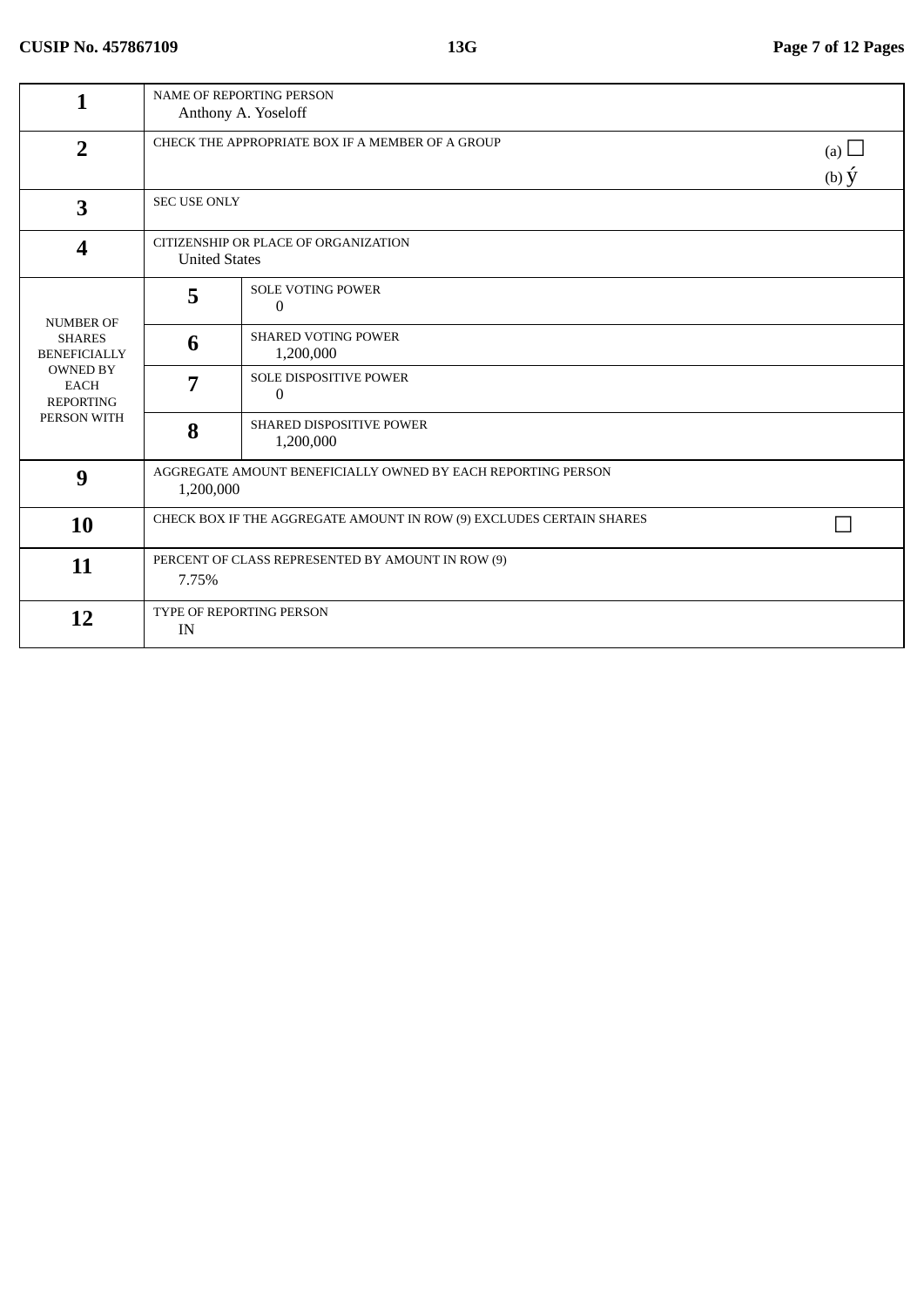**Item 1 (a). NAME OF ISSUER**

Insurance Acquisition Corp. (the "Issuer").

# **Item 1(b). ADDRESS OF ISSUER'S PRINCIPAL EXECUTIVE OFFICES**

2929 Arch Street, Suite 1703, Philadelphia, PA 19104-2870

## **Item 2(a). NAME OF PERSON FILING**

This Statement is filed by each of the entities and persons listed below, all of whom together are referred to herein as the "Reporting Persons":

- (i) Davidson Kempner Partners, a New York limited partnership ("DKP"). MHD Management Co., a New York limited partnership ("MHD"), is the general partner of DKP and MHD Management Co. GP, L.L.C., a Delaware limited liability company, is the general partner of MHD. DKCM is responsible for the voting and investment decisions of DKP;
- (ii) Davidson Kempner Institutional Partners, L.P., a Delaware limited partnership ("DKIP"). Davidson Kempner Advisers Inc., a New York corporation, is the general partner of DKIP. DKCM is responsible for the voting and investment decisions of DKIP;
- (iii) Davidson Kempner International, Ltd., a British Virgin Islands business company ("DKIL"). DKCM is the investment manager of DKIL and is responsible for the voting and investment decisions of DKIL;
- (iv) Davidson Kempner Capital Management LP, a Delaware limited partnership and a registered investment adviser with the U.S. Securities and Exchange Commission, acts as investment manager to each of DKP, DKIP and DKIL ("DKCM"). DKCM GP LLC, a Delaware limited liability company, is the general partner of DKCM. The managing members of DKCM are Thomas L. Kempner, Jr., Anthony A. Yoseloff, Eric P. Epstein, Avram Z. Friedman, Conor Bastable, Shulamit Leviant, Morgan P. Blackwell, Patrick W. Dennis, Gabriel T. Schwartz, Zachary Z. Altschuler, James A. Michaelson and Joshua D. Morris; and
- (v) Thomas L. Kempner, Jr. and Anthony A. Yoseloff, through DKCM, are responsible for the voting and investment decisions relating to the securities held by DKP, DKIP and DKIL reported herein.

# **Item 2(b). ADDRESS OF PRINCIPAL BUSINESS OFFICE OR, IF NONE, RESIDENCE**

The address of the principal business office of each of the Reporting Persons is c/o Davidson Kempner Capital Management LP, 520 Madison Avenue, 30th Floor, New York, New York 10022.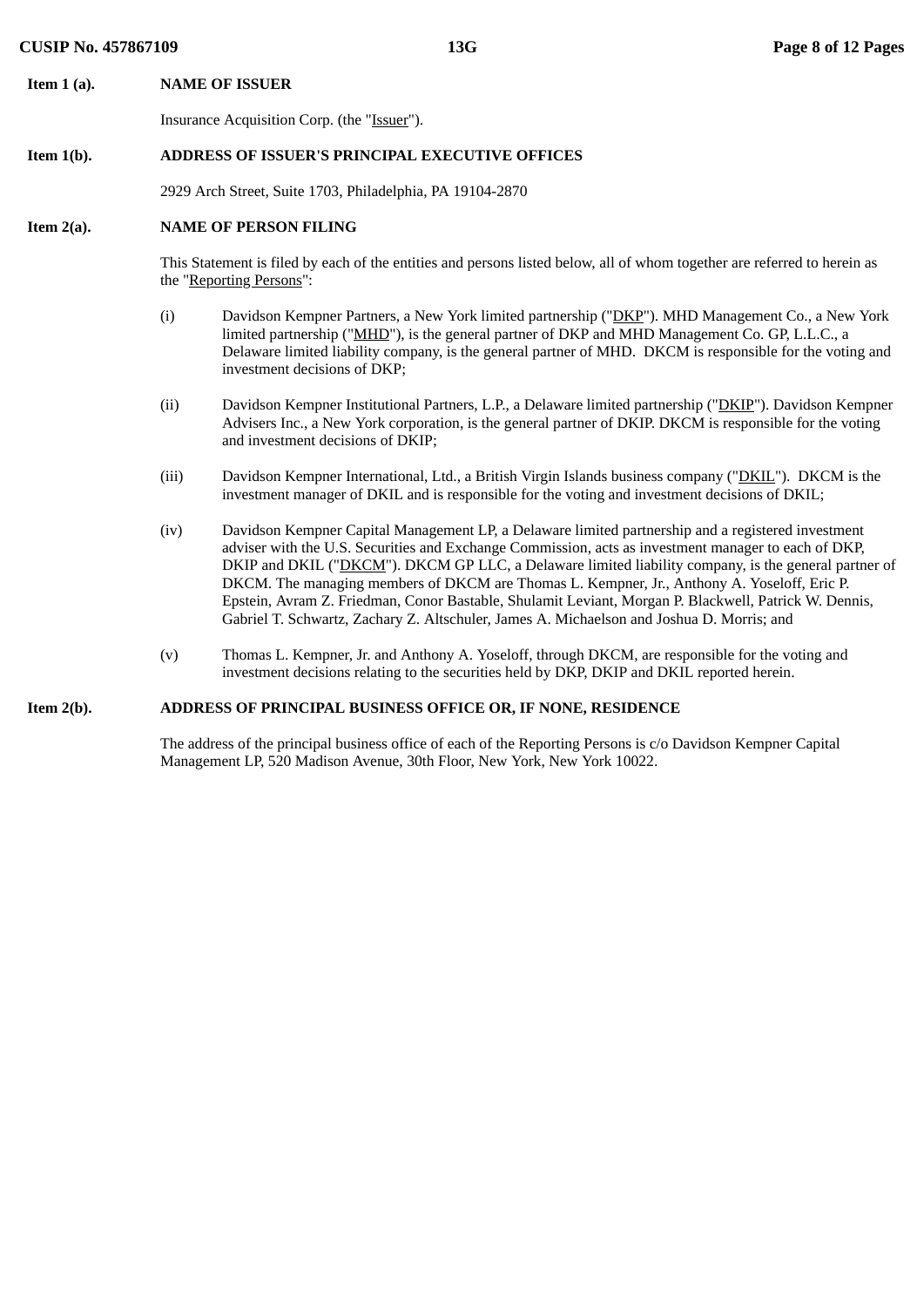**CUSIP No. 457867109 13G Page 9 of 12 Pages Item 2(c). CITIZENSHIP** (i) DKP – a New York limited partnership (ii) DKIP – a Delaware limited partnership (iii) DKIL – a British Virgin Islands business company (iv) DKCM – a Delaware limited partnership (v) Thomas L. Kempner, Jr. and Anthony A. Yoseloff – United States **Item 2(d). TITLE OF CLASS OF SECURITIES** Class A Common Stock, par value \$0.0001 per share (the "Class A Common Stock") **Item 2(e). CUSIP NUMBER:** 457867109 **Item 3. IF THIS STATEMENT IS FILED PURSUANT TO RULES 13d-1(b), OR 13d-2(b) OR (c), CHECK WHETHER THE PERSON FILING IS A:** (a)  $\Box$  Broker or dealer registered under Section 15 of the Act; (b)  $\Box$  Bank as defined in Section 3(a)(6) of the Act; (c)  $\Box$  Insurance company as defined in Section 3(a)(19) of the Act; (d) ☐ Investment company registered under Section 8 of the Investment Company Act of 1940; (e)  $\Box$  An investment adviser in accordance with Rule 13d-1(b)(1)(ii)(E); (f)  $\Box$  An employee benefit plan or endowment fund in accordance with Rule 13d-1(b)(1)(ii)(F); (g)  $\Box$  A parent holding company or control person in accordance with Rule 13d-1(b)(1)(ii)(G); (h)  $\Box$  A savings association as defined in Section 3(b) of the Federal Deposit Insurance Act; (i)  $\Box$  A church plan that is excluded from the definition of an investment company under Section 3(c)(14) of the Investment Company Act; (j)  $\Box$  A non-U.S. institution in accordance with Rule 13d-1(b)(1)(ii)(J); (k)  $\Box$  Group, in accordance with Rule 13d-1(b)(1)(ii)(K).

> If filing as a non-U.S. institution in accordance with Rule  $13d-1(b)(1)(ii)(J)$ , please specify the type of institution: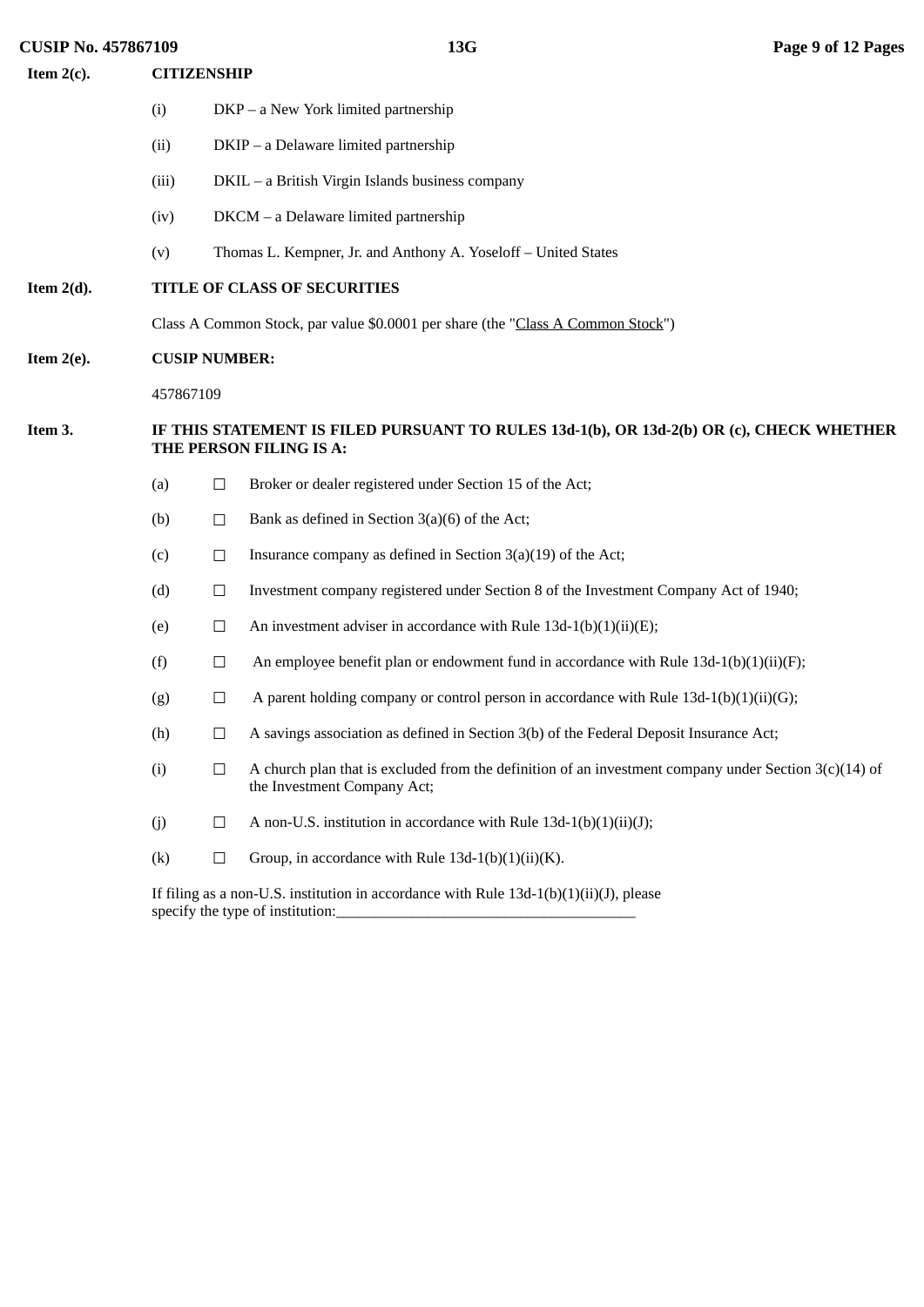| Item 4.  | <b>OWNERSHIP.</b>                                                                                                                                                                                                                                                                                                                                                                                                                                                                                                                                                                     |
|----------|---------------------------------------------------------------------------------------------------------------------------------------------------------------------------------------------------------------------------------------------------------------------------------------------------------------------------------------------------------------------------------------------------------------------------------------------------------------------------------------------------------------------------------------------------------------------------------------|
|          | The information required by Items $4(a) - (c)$ is set forth in Rows $(5) - (11)$ of the cover page for each Reporting Person<br>hereto and is incorporated herein by reference for each such Reporting Person.                                                                                                                                                                                                                                                                                                                                                                        |
|          | The percentages used in this Schedule 13G are calculated based upon 15,490,000 shares of Class A Common Stock<br>outstanding, as reported in the Issuer's Prospectus filed pursuant to Rule 424(b)(4) filed with the Securities and<br>Exchange Commission on March 21, 2019 and the Issuer's Current Report on Form 8-K filed with the Securities and<br>Exchange Commission on March 25, 2019, after giving effect to the completion of the offering, the simultaneous private<br>placement and the full exercise of the underwriters' over-allotment option, as described therein. |
| Item 5.  | <b>OWNERSHIP OF FIVE PERCENT OR LESS OF A CLASS.</b>                                                                                                                                                                                                                                                                                                                                                                                                                                                                                                                                  |
|          | Not applicable.                                                                                                                                                                                                                                                                                                                                                                                                                                                                                                                                                                       |
| Item 6.  | <b>OWNERSHIP OF MORE THAN FIVE PERCENT ON BEHALF OF ANOTHER PERSON.</b>                                                                                                                                                                                                                                                                                                                                                                                                                                                                                                               |
|          | Not applicable.                                                                                                                                                                                                                                                                                                                                                                                                                                                                                                                                                                       |
| Item 7.  | IDENTIFICATION AND CLASSIFICATION OF THE SUBSIDIARY WHICH ACQUIRED THE SECURITY<br>BEING REPORTED ON BY THE PARENT HOLDING COMPANY OR CONTROL PERSON.                                                                                                                                                                                                                                                                                                                                                                                                                                 |
|          | Not applicable.                                                                                                                                                                                                                                                                                                                                                                                                                                                                                                                                                                       |
| Item 8.  | <b>IDENTIFICATION AND CLASSIFICATION OF MEMBERS OF THE GROUP.</b>                                                                                                                                                                                                                                                                                                                                                                                                                                                                                                                     |
|          | Not applicable.                                                                                                                                                                                                                                                                                                                                                                                                                                                                                                                                                                       |
| Item 9.  | <b>NOTICE OF DISSOLUTION OF GROUP.</b>                                                                                                                                                                                                                                                                                                                                                                                                                                                                                                                                                |
|          | Not applicable.                                                                                                                                                                                                                                                                                                                                                                                                                                                                                                                                                                       |
| Item 10. | <b>CERTIFICATION.</b>                                                                                                                                                                                                                                                                                                                                                                                                                                                                                                                                                                 |
|          |                                                                                                                                                                                                                                                                                                                                                                                                                                                                                                                                                                                       |

Each of the Reporting Persons hereby makes the following certification:

By signing below each Reporting Person certifies that, to the best of his or its knowledge and belief, the securities referred to above were not acquired and are not held for the purpose of or with the effect of changing or influencing the control of the issuer of the securities and were not acquired and are not held in connection with or as a participant in any transaction having that purpose or effect.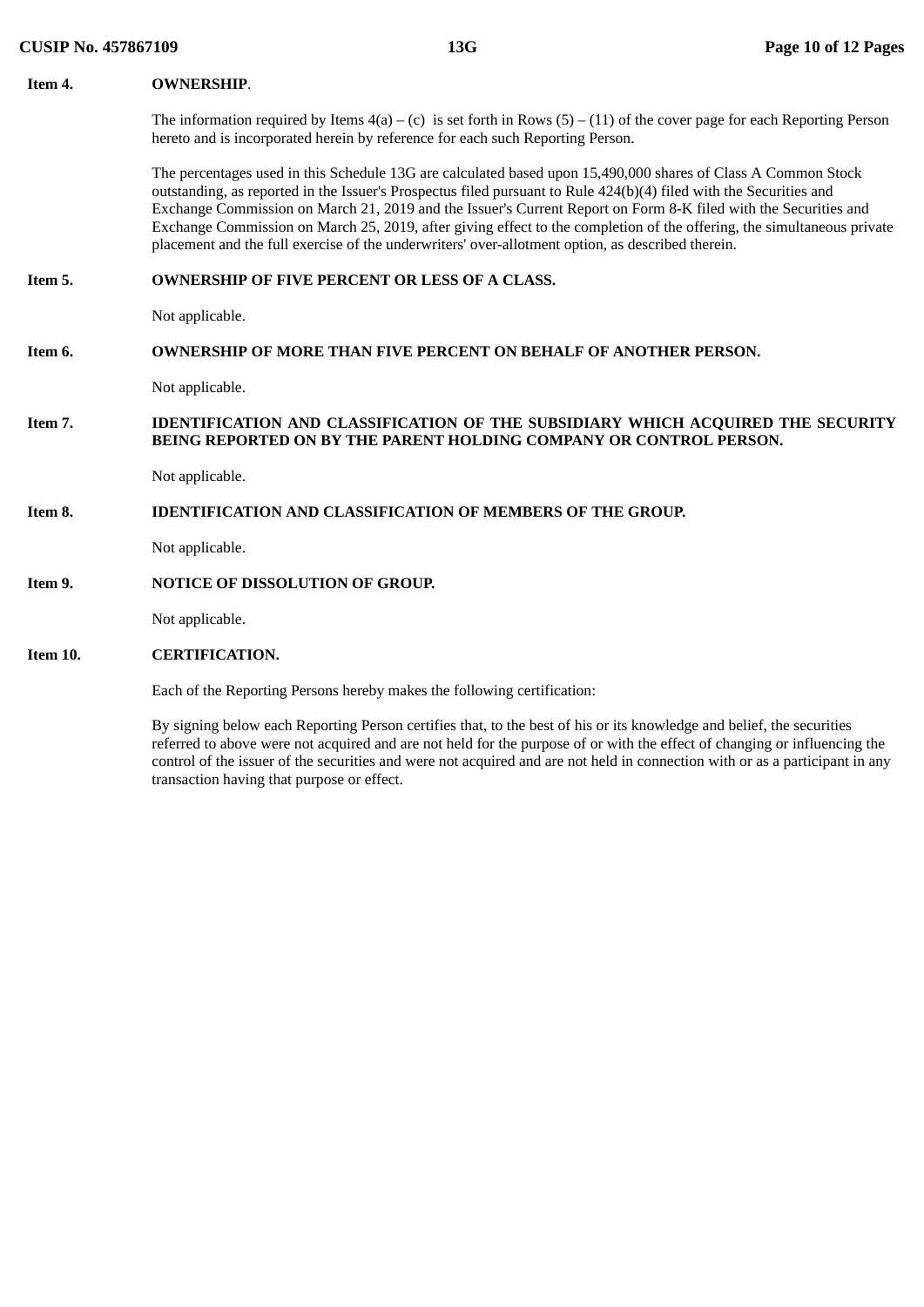## **SIGNATURES**

After reasonable inquiry and to the best of his or its knowledge and belief, each of the undersigned certifies that the information set forth in this statement is true, complete and correct.

DATE: March 29, 2019 */s/ Thomas L. Kempner, Jr.* 

THOMAS L. KEMPNER, JR., (i) individually, (ii) as Co-Executive Managing Member of: (a) Davidson Kempner Capital Management LP, (x) for itself and (y) as Investment Manager of Davidson Kempner International, Ltd. and (b) MHD Management Co. GP, L.L.C., as General Partner of MHD Management Co. as General Partner of Davidson Kempner Partners and (iii) as Co-President of Davidson Kempner Advisers Inc. as General Partner of Davidson Kempner Institutional Partners, L.P.

/s/ Anthony A. Yoseloff ANTHONY A. YOSELOFF